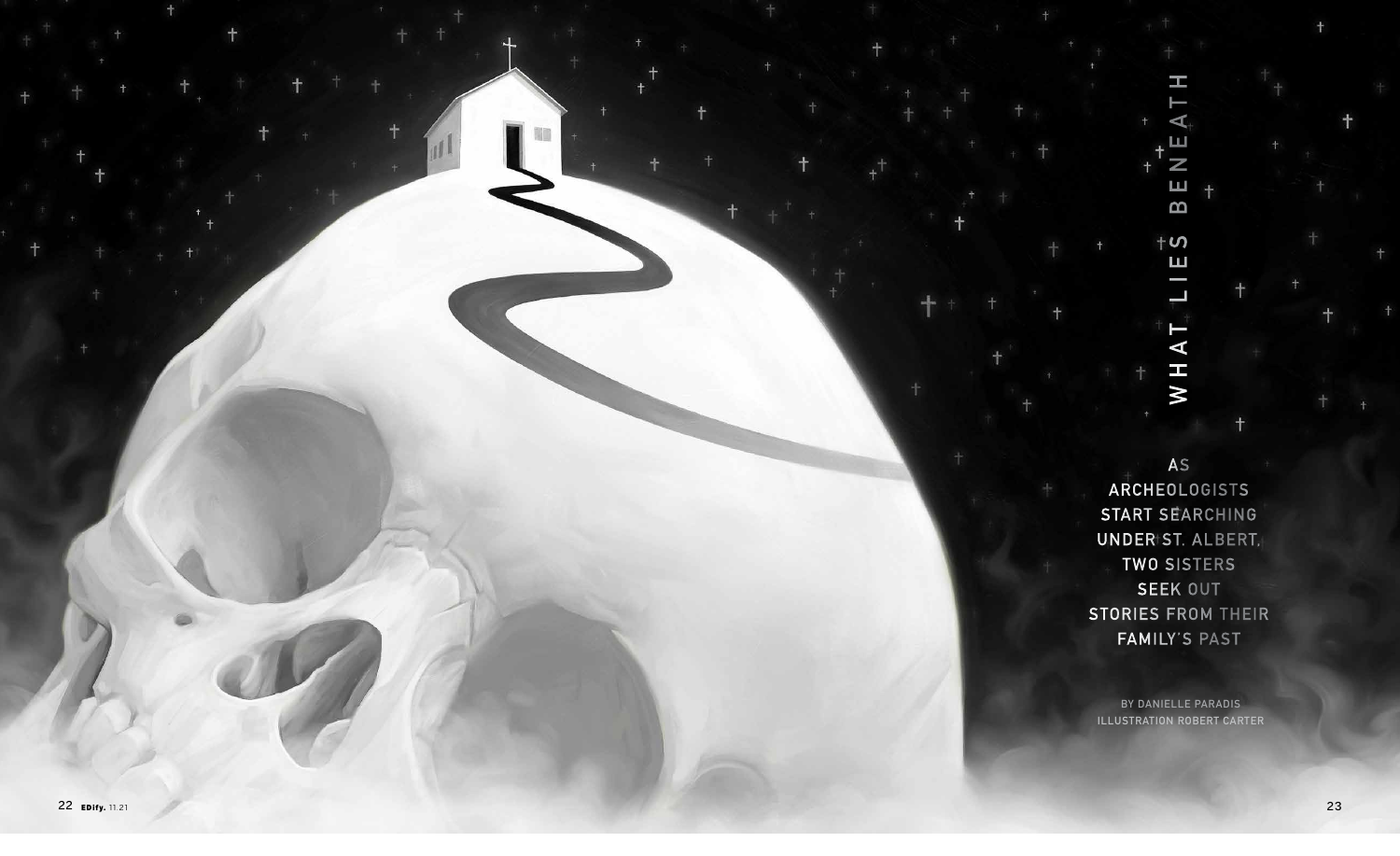## **ST. ALBERT MISSION SITS ON TOP OF A LARGE HILL OVERLOOKING THE**

**CITY.** There's a big Catholic church, a retirement centre and a chapel, built in 1861, that is Alberta's oldest known wooden structure — the church of Father Lacombe. When I visit the site, there is construction where an old parking lot is being replaced.

Along the walkways on Mission Hill is the Founders Walk, a series of signs that describe the people who settled the area or made significant cultural contributions such as Father Lacombe, Bishop Taché and Marguerite d'Youville, a widow who worked with friends in Montreal to set up a congregation to help the poor. Over the next 100 years, the Sisters of Charity of Montreal, who were also called the Grey Nuns, became a major provider of social services and expanded westward into the prairies.

But, not mentioned along that same Founders Walk, the bitter legacy of residential schools, and the pain of the Indigenous children who were sent there.

The residential school in St. Albert was named for Marguerite d'Youville.

Today, as we start to reckon with the history of residential schools, there are often stark reminders in the forms of buildings and meadows. In the case of the Poundmaker's Lodge in St. Albert, the land has been given back to Indigenous people and the facility is used as a healing centre.

But the number of potential similar graves, their precise locations, and the identities of those who may fill them remain largely a mystery at the site of St. Albert's other residential school, the former Youville Residential School site. It was located on the east side of St. Albert, on what is now St. Vital Street between Mont Clare Place and Madonna Drive. This residential school grew out of a Roman Catholic mission school that was established for Métis children. It closed in 1948.

Kisha Supernant, who is the director of the Institute of Prairie and Indigenous Archeology at the University of Alberta, has been fielding calls from all over the country since the news broke in May of 215 bodies being discovered at a residential school site in Kamloops, B.C. She says the process of finding unmarked graves needs to be methodical and include the communities that may have youth buried there.

To peel back the layers of history and examine them takes time. In addition to the consultation with the community and giving time for ceremony, the ground-penetrating radar process can be slow.

IT WAS LOCATED ON THE EAST SIDE OF ST. ALBERT, ON ST. VITAL STREET BETWEEN MONT CLARE PLACE AND<br>MADONNA DRIVE. THIS RESIDENTIAL SCHOOL GREW OUT OF A ROMAN CATHOLIC MISSION SCHOOL THAT WAS<br>ESTABLISHED FOR MÉTIS CHILDREN. IT

"Under ideal circumstances, we might be able to cover 50 by 50 metres in a day," says Supernant.

Her team was on site to monitor a new parking lot installation behind the St. Albert Catholic School District building. The St. Albert Catholic School District released a report stating no unmarked graves were discovered in the parking lot area. Supernant said that the surveyed area was part way down the hill towards the Catholic School Board building. The Métis community plans to search four other sites across the city.

 Supernant says that a formal search has not yet begun in the area. "I have not done any ground-penetrating radar in the area yet, so there is no way to say whether or not we will find unmarked graves. However, I anticipate there may be some of the children who died at the school buried in nearby cemeteries that have unmarked graves, so I would surmise that there are some children in unmarked graves around the Youville School."

## **BEVERLY ASMANN AND LINDA BUFFALO**

**ARE SISTERS.** Their mother, Rose Evelyn, attended the Youville residential school in St. Albert. She didn't like to talk about what happened to her while she was there, but her daughters did learn some of her history. They know that, at 16, their mother was sent away from the school, and put on a bus and sent to go and work as a maid.

Buffalo says that when her mother was discharged from the school, "they sent her down to Drumheller, where she was told that she was going to clean out a hotel when the hotel closed that night, that she had a job, that they packed a suitcase and put her on a Greyhound bus."

Asmann adds, "She never knew anyone. And she was 16 years of age. And they sent her down there and they said she was going to go work for these white people. And that's what she did. She cleaned the bar after it closed and she cleaned up in the morning. That's what she did. She never went home again. They never sent her home." From there, she married and had children, but remained disconnected from her family.

Both Asmann and Buffalo married Indigenous men and established their own connections to their ancestry, but they carry the stories from Youville that haunted their mother.

"My mother told me that a girl in bed next to her had a nosebleed and they went to get the nuns. The nuns